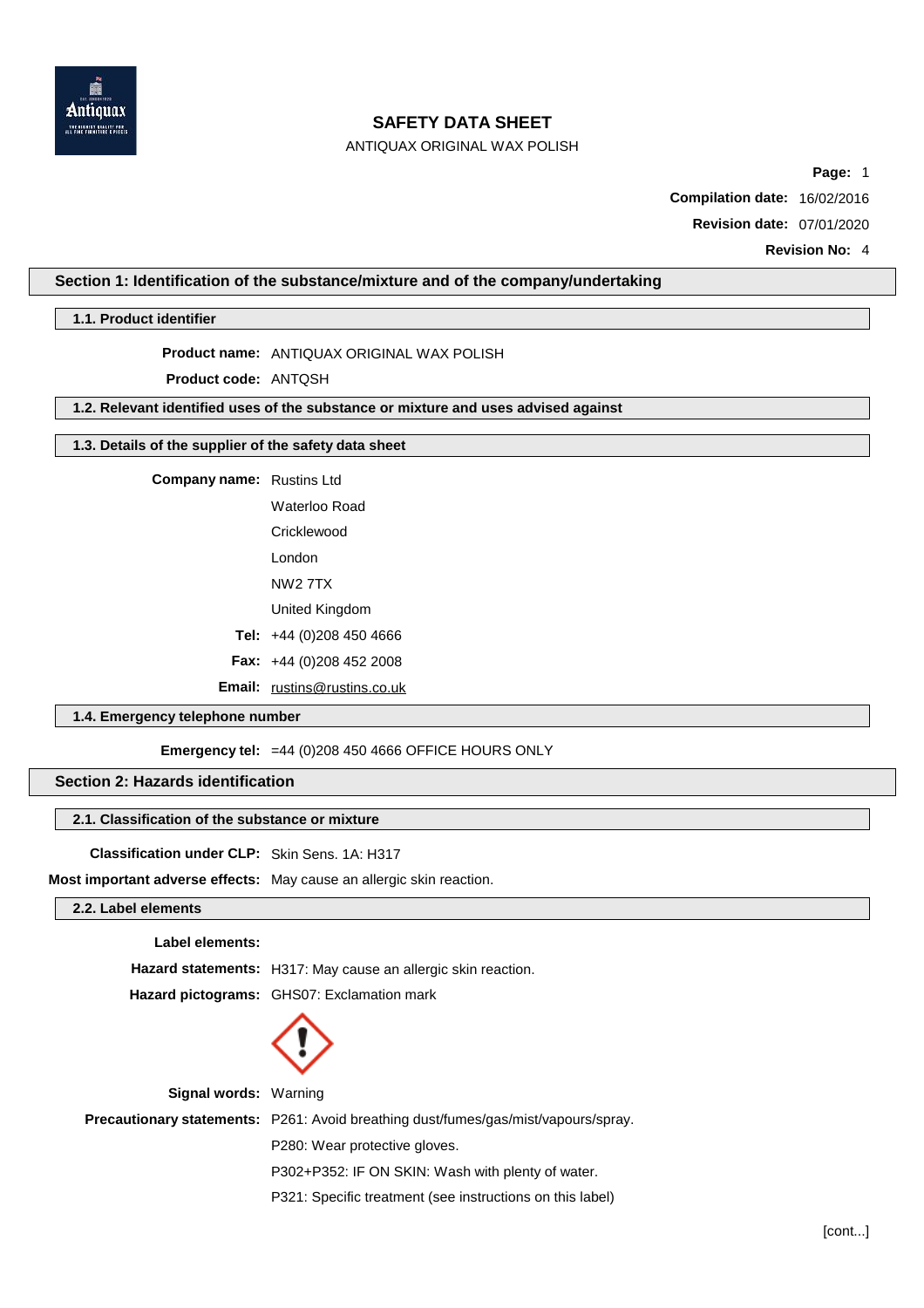# ANTIQUAX ORIGINAL WAX POLISH

**Page:** 2

P333+P313: If skin irritation or rash occurs: Get medical advice/attention.

P362+P364: Take off contaminated clothing and wash it before reuse.

**2.3. Other hazards**

**PBT:** This product is not identified as a PBT/vPvB substance.

# **Section 3: Composition/information on ingredients**

### **3.2. Mixtures**

### **Hazardous ingredients:**

### LOW BOILING POINT HYDROGEN TREATED NAPHTHA - NAPHTHA (PETROLEUM), HYDROTREATED HEAVY

| <b>EINECS</b> | CAS        | 'WEL<br>PBT | <b>CLP Classification</b>                  | Percent |
|---------------|------------|-------------|--------------------------------------------|---------|
| 265-150-3     | 64742-48-9 |             | . Tox. 1: H304; Flam. Lig. 3: H226<br>Asp. | 72.600% |

### REODONAL 6095

|  | Skin Corr. 1A: H314; Skin Sens. 1A:<br>H317; Aquatic Chronic 2: H411; Flam. | 0.500% |
|--|-----------------------------------------------------------------------------|--------|
|  | Lia. 3: H226                                                                |        |

### **Non-classified ingredients:**

# OIL ORANGE E

| <b>EINECS</b> | CAS | PBT / WEL | <b>CLP Classification</b>                                                       | Percent |
|---------------|-----|-----------|---------------------------------------------------------------------------------|---------|
|               |     |           | Aquatic Chronic 4: H413; Carc. 2:<br>H351; Muta. 2: H341; Skin Sens. 1:<br>H317 | 0.008%  |

# **Section 4: First aid measures**

# **4.1. Description of first aid measures**

**Skin contact:** Remove all contaminated clothes and footwear immediately unless stuck to skin. Wash

immediately with plenty of soap and water. Consult a doctor.

**Eye contact:** Bathe the eye with running water for 15 minutes. Consult a doctor.

**Ingestion:** Wash out mouth with water. Consult a doctor.

**Inhalation:** Remove casualty from exposure ensuring one's own safety whilst doing so. Consult a doctor.

### **4.2. Most important symptoms and effects, both acute and delayed**

**Skin contact:** There may be irritation and redness at the site of contact.

**Eye contact:** There may be irritation and redness. The eyes may water profusely.

**Ingestion:** There may be soreness and redness of the mouth and throat.

**Inhalation:** Exposure may cause coughing or wheezing.

**Delayed / immediate effects:** Delayed effects can be expected after long-term exposure.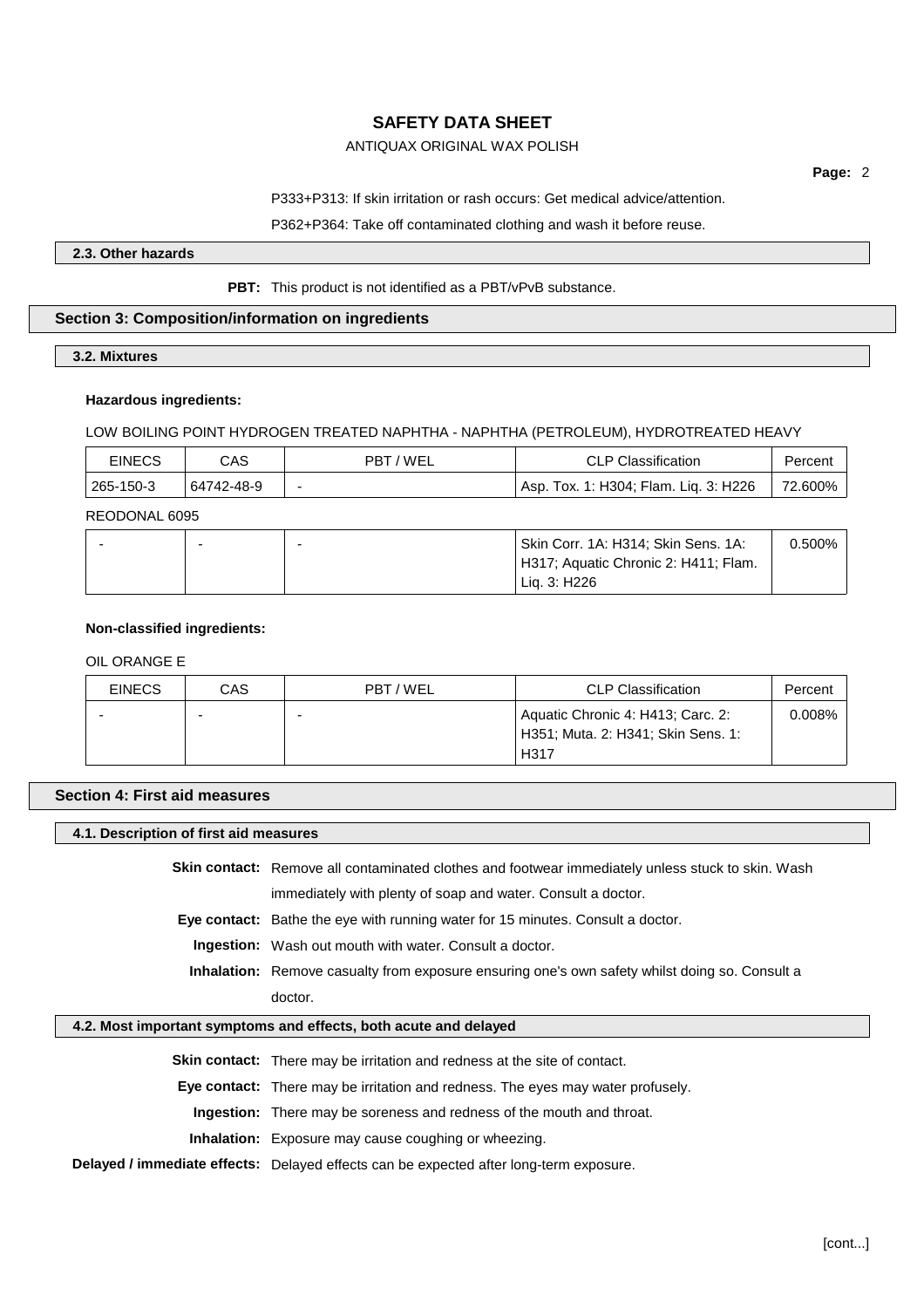# ANTIQUAX ORIGINAL WAX POLISH

#### **4.3. Indication of any immediate medical attention and special treatment needed**

**Immediate / special treatment:** Not applicable.

### **Section 5: Fire-fighting measures**

#### **5.1. Extinguishing media**

**Extinguishing media:** Suitable extinguishing media for the surrounding fire should be used.

## **5.2. Special hazards arising from the substance or mixture**

**Exposure hazards:** In combustion emits toxic fumes.

**5.3. Advice for fire-fighters**

**Advice for fire-fighters:** Wear self-contained breathing apparatus. Wear protective clothing to prevent contact with skin and eyes.

## **Section 6: Accidental release measures**

#### **6.1. Personal precautions, protective equipment and emergency procedures**

**Personal precautions:** Do not attempt to take action without suitable protective clothing - see section 8 of SDS. Do not create dust.

#### **6.2. Environmental precautions**

**Environmental precautions:** Do not discharge into drains or rivers.

method.

#### **6.3. Methods and material for containment and cleaning up**

**Clean-up procedures:** Transfer to a closable, labelled salvage container for disposal by an appropriate

# **6.4. Reference to other sections**

**Reference to other sections:** Refer to section 8 of SDS.

#### **Section 7: Handling and storage**

#### **7.1. Precautions for safe handling**

**Handling requirements:** Avoid direct contact with the substance. Avoid the formation or spread of dust in the air.

### **7.2. Conditions for safe storage, including any incompatibilities**

**Storage conditions:** Store in a cool, well ventilated area. Keep container tightly closed.

**Suitable packaging:** Must only be kept in original packaging.

**7.3. Specific end use(s)**

**Specific end use(s):** No data available.

### **Section 8: Exposure controls/personal protection**

#### **8.1. Control parameters**

**Workplace exposure limits:** No data available.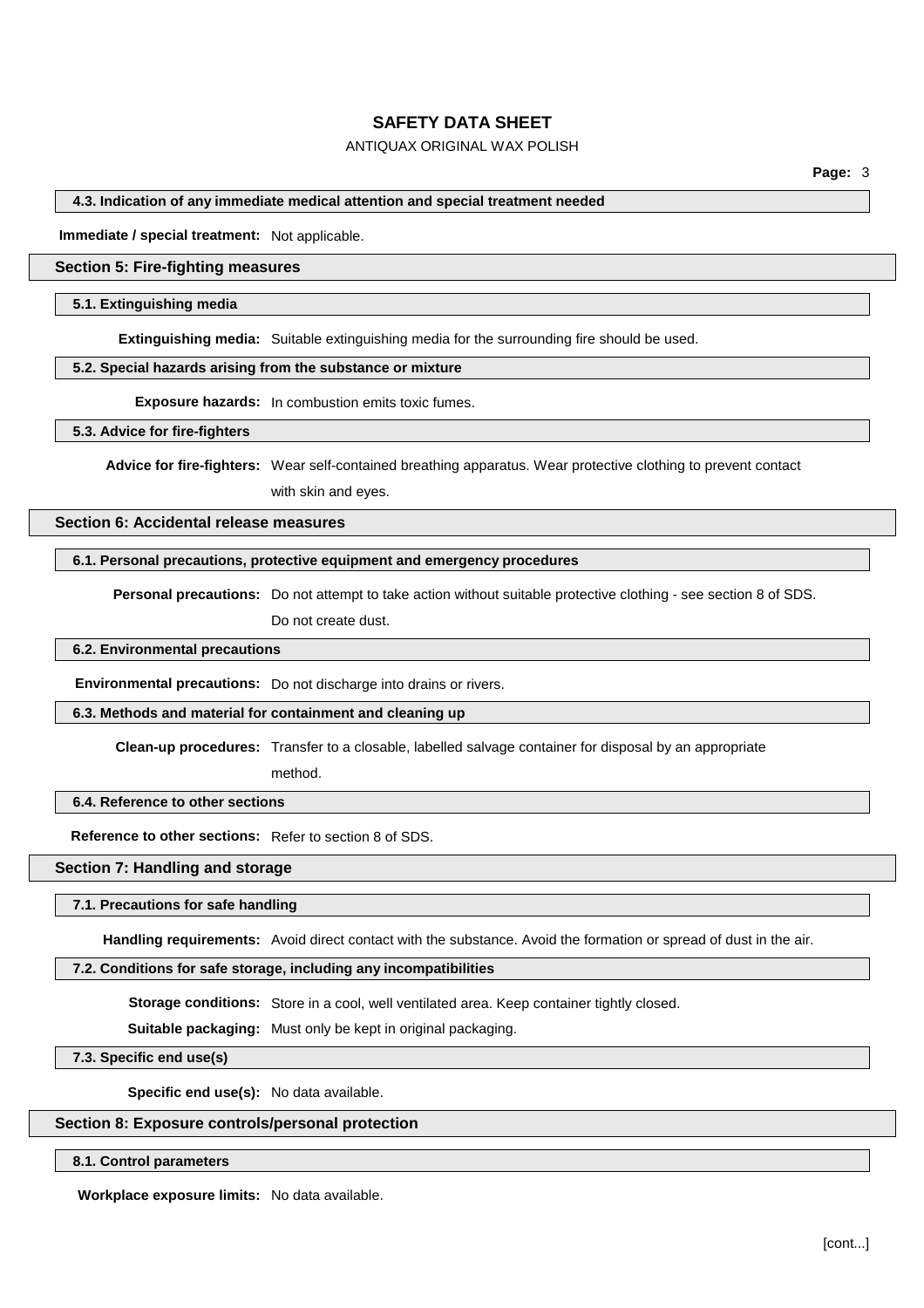# ANTIQUAX ORIGINAL WAX POLISH

## **DNEL/PNEC Values**

**DNEL / PNEC** No data available.

### **8.2. Exposure controls**

| Engineering measures: Ensure there is sufficient ventilation of the area. |                                                                                                                       |
|---------------------------------------------------------------------------|-----------------------------------------------------------------------------------------------------------------------|
|                                                                           | <b>Respiratory protection:</b> Self-contained breathing apparatus must be available in case of emergency. Respiratory |
|                                                                           | protective device with particle filter.                                                                               |
| <b>Hand protection:</b> Protective gloves.                                |                                                                                                                       |
|                                                                           | <b>Eye protection:</b> Safety glasses. Ensure eye bath is to hand.                                                    |
|                                                                           | Skin protection: Protective clothing.                                                                                 |
|                                                                           | <b>Environmental:</b> Ensure all engineering measures mentioned in section 7 of SDS are in place.                     |
|                                                                           |                                                                                                                       |

# **Section 9: Physical and chemical properties**

## **9.1. Information on basic physical and chemical properties**

| <b>State: Wax</b>                                   |                                         |                                                   |
|-----------------------------------------------------|-----------------------------------------|---------------------------------------------------|
|                                                     | <b>Colour: Off-white</b>                |                                                   |
|                                                     | <b>Odour:</b> Characteristic odour      |                                                   |
| Evaporation rate: No data available.                |                                         |                                                   |
|                                                     | <b>Oxidising:</b> No data available.    |                                                   |
| Solubility in water: Insoluble                      |                                         |                                                   |
|                                                     | Also soluble in: Most organic solvents. |                                                   |
| <b>Viscosity: Viscous</b>                           |                                         |                                                   |
| Boiling point/range°C: No data available.           |                                         | <b>Melting point/range °C:</b> No data available. |
| Flammability limits %: lower: No data available.    |                                         | <b>upper:</b> No data available.                  |
| Flash point°C: 40                                   |                                         | Part.coeff. n-octanol/water: No data available.   |
| Autoflammability <sup>°</sup> C: No data available. |                                         | Vapour pressure: No data available.               |
|                                                     | Relative density: No data available.    | $pH:$ Approx. 7                                   |
|                                                     | <b>VOC g/l:</b> No data available.      |                                                   |

**9.2. Other information**

**Other information:** No data available.

### **Section 10: Stability and reactivity**

**10.1. Reactivity**

**Reactivity:** Stable under recommended transport or storage conditions.

#### **10.2. Chemical stability**

**Chemical stability:** Stable under normal conditions.

# **10.3. Possibility of hazardous reactions**

**Hazardous reactions:** Hazardous reactions will not occur under normal transport or storage conditions.

Decomposition may occur on exposure to conditions or materials listed below.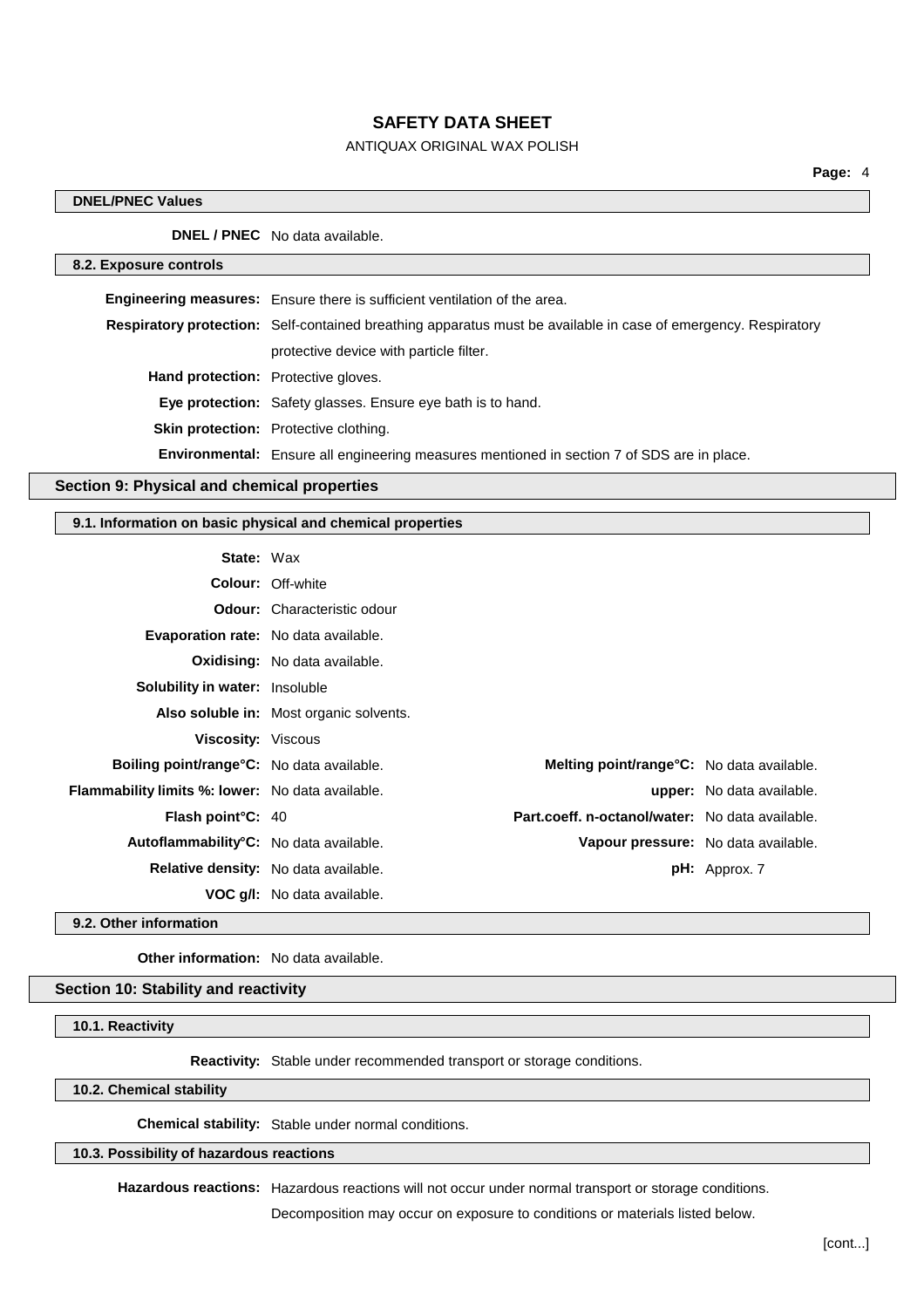# ANTIQUAX ORIGINAL WAX POLISH

### **10.4. Conditions to avoid**

**Conditions to avoid:** Heat.

### **10.5. Incompatible materials**

**Materials to avoid:** Strong oxidising agents. Strong acids.

## **10.6. Hazardous decomposition products**

**Haz. decomp. products:** In combustion emits toxic fumes.

### **Section 11: Toxicological information**

### **11.1. Information on toxicological effects**

#### **Relevant hazards for product:**

| Hazaro                              | रेoute | Basis                    |
|-------------------------------------|--------|--------------------------|
| Respiratory/skin<br>ı sensitisation | -      | calculated<br>Hazardous: |

**Symptoms / routes of exposure**

**Skin contact:** There may be irritation and redness at the site of contact.

**Eye contact:** There may be irritation and redness. The eyes may water profusely.

**Ingestion:** There may be soreness and redness of the mouth and throat.

**Inhalation:** Exposure may cause coughing or wheezing.

**Delayed / immediate effects:** Delayed effects can be expected after long-term exposure.

# **Section 12: Ecological information**

**12.1. Toxicity**

**Ecotoxicity values:** No data available.

**12.2. Persistence and degradability**

**Persistence and degradability:** Biodegradable.

**12.3. Bioaccumulative potential**

**Bioaccumulative potential:** No bioaccumulation potential.

**12.4. Mobility in soil**

**Mobility:** Insoluble in water.

# **12.5. Results of PBT and vPvB assessment**

**PBT identification:** This product is not identified as a PBT/vPvB substance.

**12.6. Other adverse effects**

**Other adverse effects:** Negligible ecotoxicity.

**Section 13: Disposal considerations**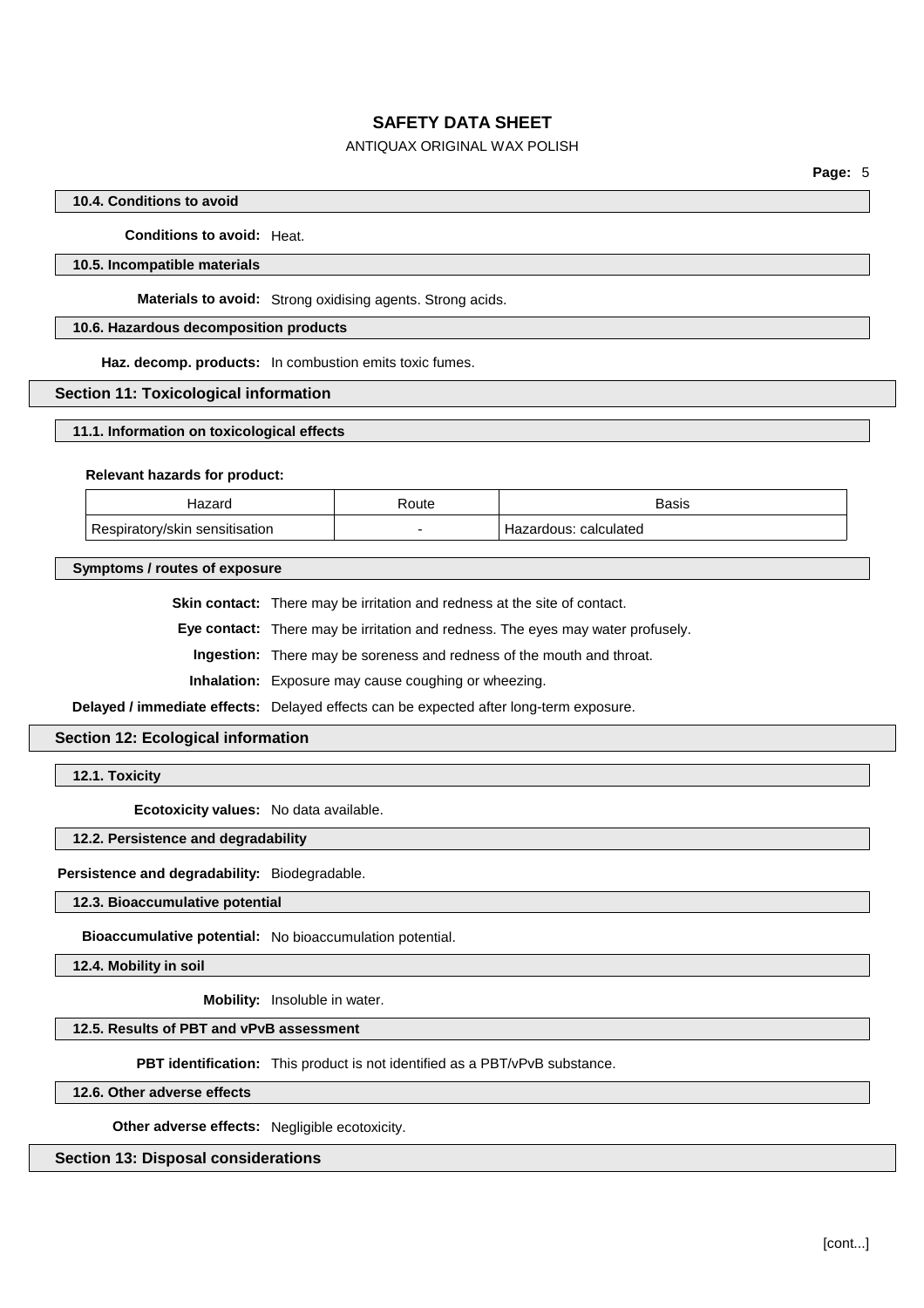# ANTIQUAX ORIGINAL WAX POLISH

### **13.1. Waste treatment methods**

**Disposal operations:** Transfer to a suitable container and arrange for collection by specialised disposal company. **Recovery operations:** Not applicable. **Disposal of packaging:** Dispose of as normal industrial waste. **NB:** The user's attention is drawn to the possible existence of regional or national regulations regarding disposal.

**Section 14: Transport information**

#### **14.1. UN number**

**UN number:** UN1263

#### **14.2. UN proper shipping name**

#### **Shipping name:** PAINT

including paint, lacquer, enamel, stain, shellac, varnish, polish, liquid filler and liquid

lacquer base

### **14.3. Transport hazard class(es)**

#### **Transport class:** 3

**14.4. Packing group**

**Packing group:** II

## **14.5. Environmental hazards**

**Environmentally hazardous:** No **Marine Marine Marine Marine Marine Marine Marine Marine Marine Marine Marine Marine Marine Marine Marine Marine Marine Marine Marine Marine Marine**

**14.6. Special precautions for user**

**Special precautions:** No special precautions.

**Tunnel code:** D/E

**Transport category:** 2

## **Section 15: Regulatory information**

**15.1. Safety, health and environmental regulations/legislation specific for the substance or mixture**

**Specific regulations:** Not applicable.

**15.2. Chemical Safety Assessment**

**Chemical safety assessment:** A chemical safety assessment has not been carried out for the substance or the mixture by the supplier.

#### **Section 16: Other information**

### **Other information**

**Other information:** according to Regulation (EC) No. 1907/2006 (REACH) with its amendment Regulation

(EU) 2015/830

\* indicates text in the SDS which has changed since the last revision. [cont...]